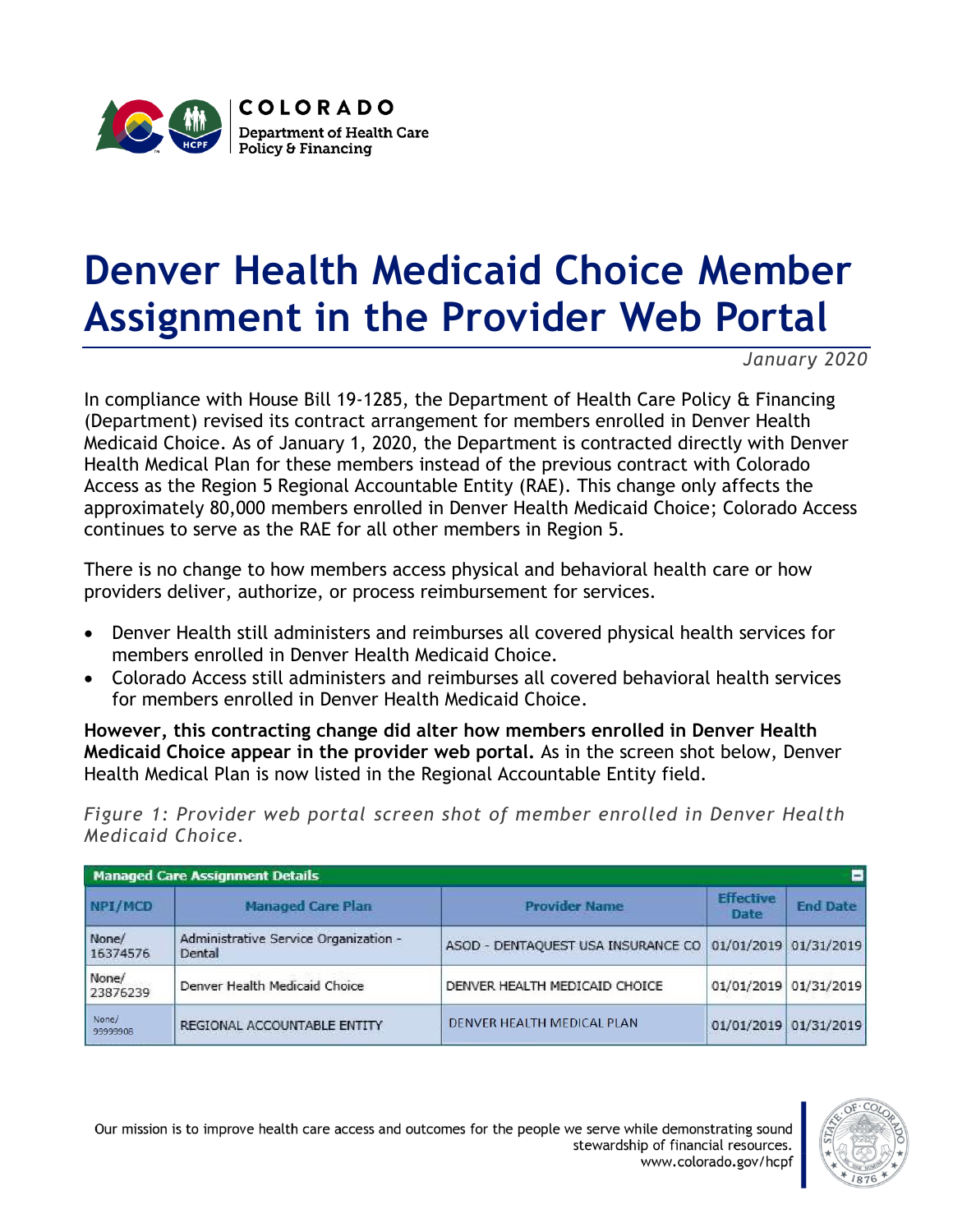#### **Reimbursement for Members Assigned to Denver Health Medicaid Choice**

To receive reimbursement for delivering services to members who have managed care assignments with Denver Health Medicaid Choice and Denver Health Medical Plan, providers must be contracted with and bill the appropriate entity:

- Physical health: Providers must be contracted with and submit claims to Denver Health.
- Behavioral health: Providers must be contracted with and submit claims to Colorado Access.

Providers **cannot** request fee-for-service reimbursement through DXC for members who have managed care assignments with Denver Health Medicaid Choice and Denver Health Medical Plan.

For additional information, providers can contact:

- Denver Health Medicaid Choice at 303-602-2116
- Colorado Access at 303-368-0038 or 855-384-7926

# **Frequently Asked Questions**

#### **I see in the Provider Web Portal that a member has Denver Health Medical Plan listed in the Regional Accountable Entity field. Is this correct?**

Yes. Beginning Jan. 1, 2020, members enrolled with Denver Health Medicaid Choice now have Denver Health Medical Plan listed in the Regional Accountable Entity field. Denver Health Medical Plan is not a Regional Accountable Entity, but Denver Health Medicaid Choice is now responsible for administering Health First Colorado members' physical health benefits and is partnering with Colorado Access to administer members' behavioral health benefits. This change is due to legislation passed in 2019. You can read the [full text of House Bill 19-](https://leg.colorado.gov/bills/hb19-1285) [1285 on the Colorado General Assembly's website](https://leg.colorado.gov/bills/hb19-1285).

### **Is Denver Health a Regional Accountable Entity (RAE)?**

No. When providers check Health First Colorado eligibility in the [Provider Web Portal,](https://colorado-hcp-portal.xco.dcs-usps.com/hcp/provider/Home/tabid/135/Default.aspx) they will see Denver Health Medical Plan listed in the Regional Accountable Entity field. However, Denver Health is not a RAE, but a managed care capitation initiative operating as part of the Accountable Care Collaborative. Denver Health is contracting directly with the Department

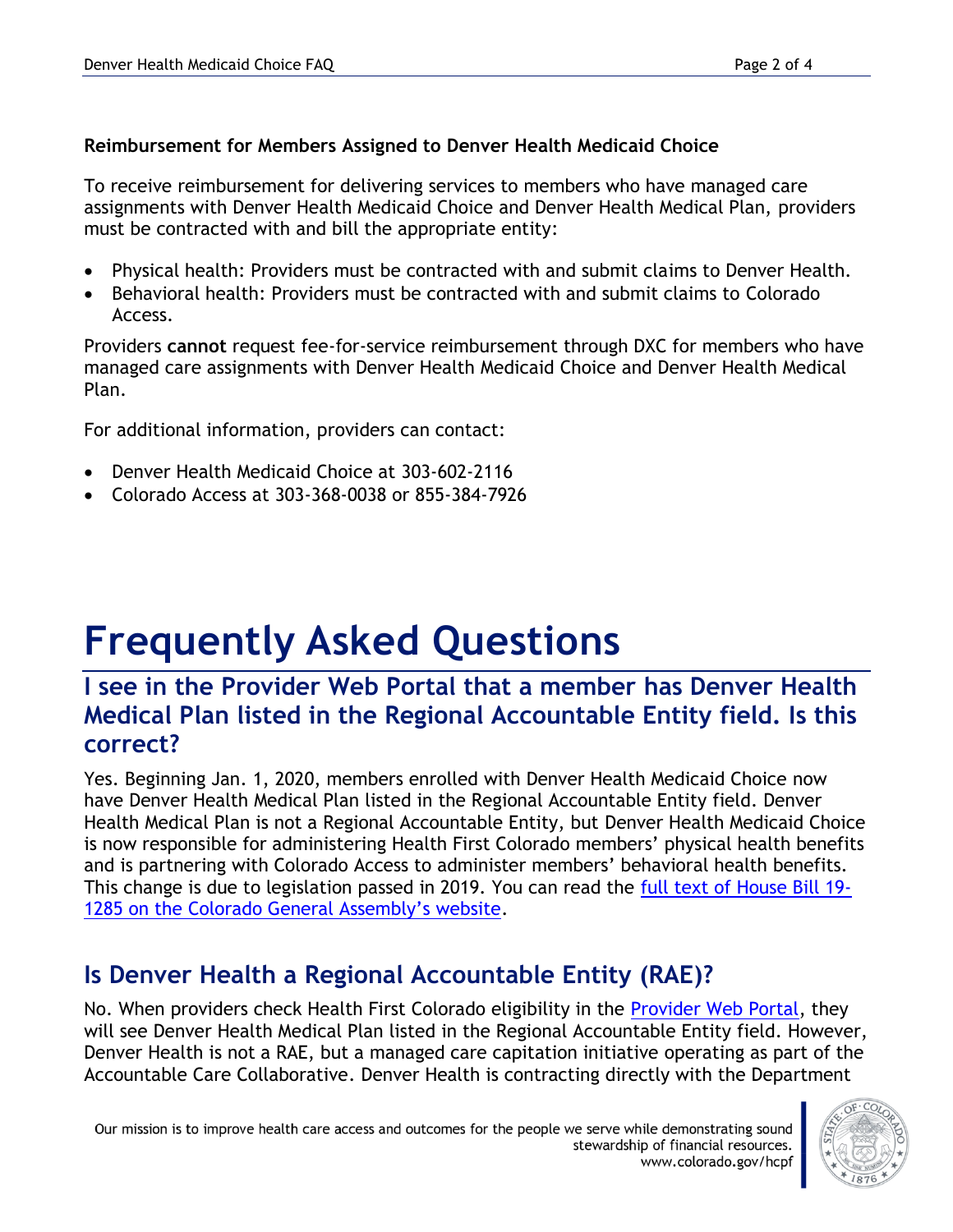of Health Care Policy & Financing to serve Health First Colorado members in accordance with House Bill 19-1285.

#### **Will Colorado Access still be the Regional Accountable Entity for regions 3 and 5?**

Yes. Colorado Access still serves as a Regional Accountable Entity in Region 3 and Region 5, for any members not enrolled in Denver Health Medicaid Choice.

#### **How can I tell if someone is assigned to Denver Health Medicaid Choice when I am checking someone's Health First Colorado eligibility?**

Members assigned to Denver Health Medicaid Choice will have two Managed Care Plans listed on the Managed Care Assignment Details table (see Figure 1 above): Denver Health Medicaid Choice and Regional Accountable Entity. While Denver Health is technically not a Regional Accountable Entity, Denver Health Medical Plan is listed in the Regional Accountable Entity field for members assigned to Denver Health Medicaid Choice.

#### **Who do I bill when a member is assigned to Denver Health Medicaid Choice?**

For physical health services, providers must bill Denver Health.

For behavioral health services, providers must bill Colorado Access.

Providers **cannot** request fee-for-service reimbursement through DXC for members who have managed care assignments with Denver Health Medicaid Choice and Denver Health Medical Plan.

#### **Do I need to re-credential or re-enroll as a Health First Colorado provider because of this change? Is there any other paperwork I need to complete or anyone I need to notify?**

No. Current providers credentialed and contracted with both Denver Health and Colorado Access should not have to do anything differently.